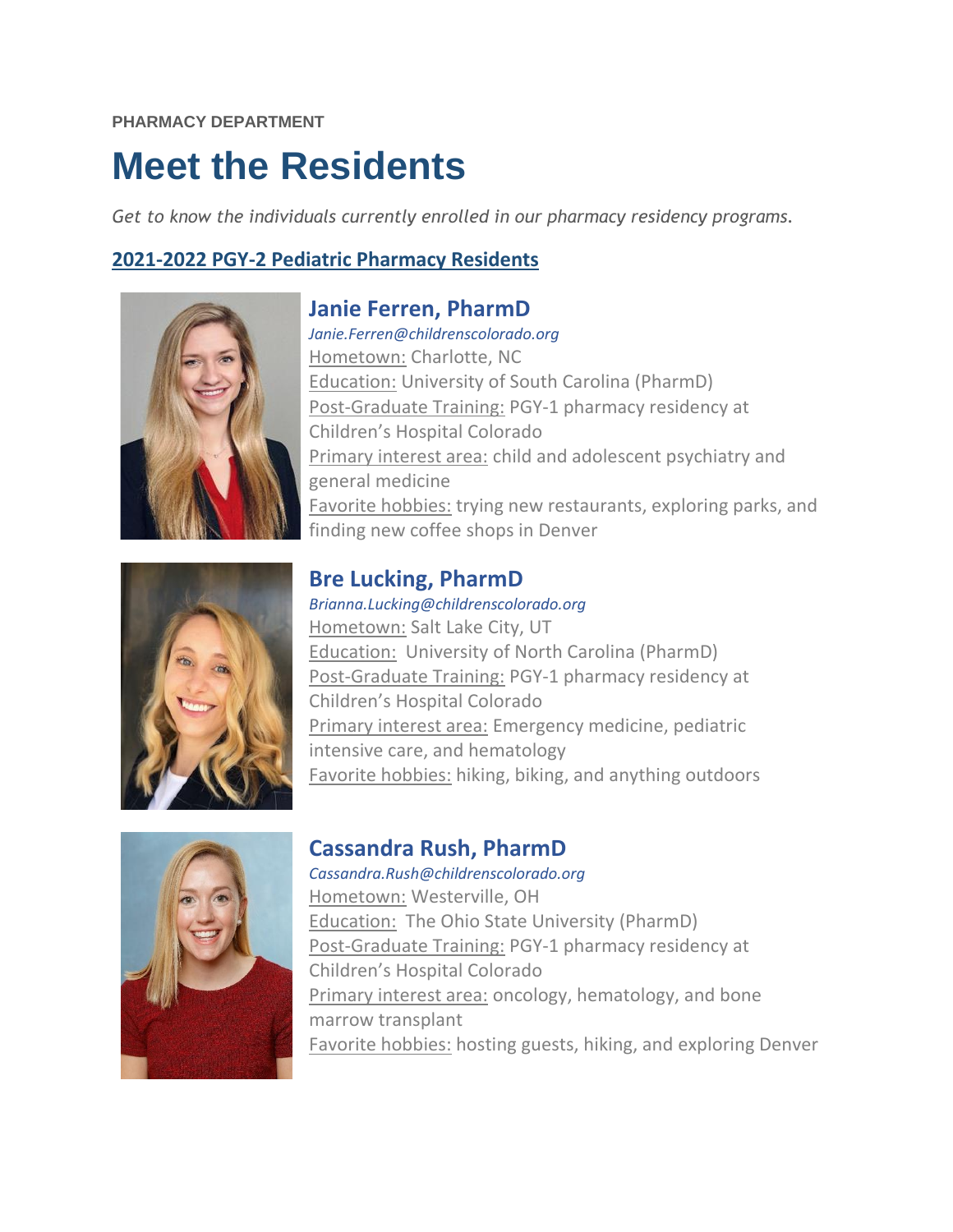

#### **Kelli Jo Welter, PharmD**

*Kelli.Welter@childrenscolorado.org*  Hometown: Monticello, IA Education: Drake University (PharmD) Post-Graduate Training: PGY-1 pharmacy residency at University of New Mexico Primary interest area: transplant, critical care, infectious disease, and general pediatrics Favorite hobbies: yoga, hiking, going to the farmer's market, and spending time with my cat (Neil, aka Kitty)

#### **2021-2022 PGY-2 Medication Safety Pharmacy Resident**



#### **Killian Hanley, PharmD** *Killian.Hanley@childrenscolorado.org* Hometown: Billings, MT Education: University of Montana Skaggs School of Pharmacy (PharmD) Post-Graduate Training: PGY1 pharmacy residency at Phoenix Children's Hospital Primary interest area: medication safety in the pediatric population Favorite hobbies: Attending concerts, spending time with friends and family (including my yellow lab Louie), and camping

# **2021-2022 PGY-1 Pharmacy Residents**



#### **Teaghan Chen, PharmD**

*Teaghan.Chen@childrenscolorado.org* Hometown: Bowling Green, KY Education: Belmont University (PharmD) Primary interest area: To be determined! I am exploring oncology, general pediatrics, and critical care. Favorite hobbies: barre, brunch, hiking, and biking